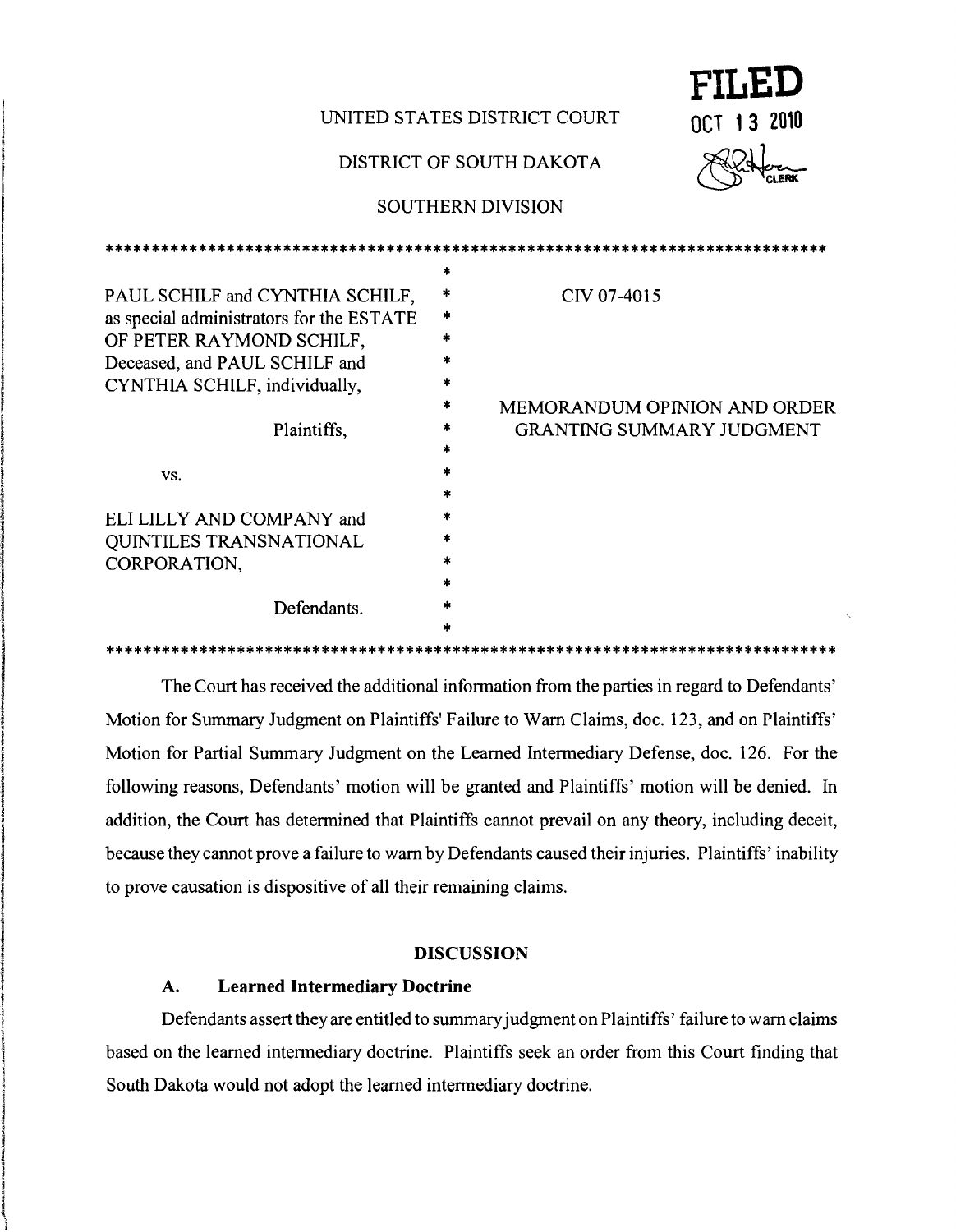The learned intermediary doctrine provides that a pharmaceutical manufacturer has a duty to warn a physician of the risks involved with a pharmaceutical, and the physician then acts as a 'learned intennediary' between the manufacturer and the physician's patient. Thus, a warning to the physician is deemed a warning to the patient; the manufacturer need not communicate directly with all ultimate users of prescription drugs.

This learned intennediary doctrine states that adequate warnings to prescribing physicians obviate the need for manufacturers of prescription products to warn ultimate consumers directly. The doctrine is based on the principle that prescribing physicians act as 'learned intennediaries' between a manufacturer and consumer and, therefore, stand in the best position to evaluate a patient's needs ans assess risks and benefits of a particular course of treatment. The learned intennediary doctrine has been adopted in most jurisdictions....

.....as a learned intermediary, the physician has a duty to know the patient's condition as well as the qualities and characteristics of the drugs or products to be prescribed for the patient's use. Thus, the physician stands in the best position to balance the needs of patients against the risks and benefits of a particular drug or therapy, and the to supervise its use.

Under the learned intennediary doctrine, the manufacturer's failure to provide the physician with adequate warnings of the risks associated with a particular prescription product 'is not the proximate cause of the patient's injury if the prescribing physician had independent knowledge of the risk that the adequate warning should have communicated. Thus, the causal link between a patient's injury and the alleged failure to warn is broken when the prescribing physician had 'substantially the same' knowledge as an adequate warning from the manufacturer should have communicated to him.

*Eh/is* v. *Shire Richwood, Inc.* 367 F.3d 1013, 1016 (8th Cir. 2004)(citations omitted, punctuation altered). In *Ehlis*, the Eighth Circuit predicted the Supreme Court of North Dakota would adopt the learned intermediary doctrine. It cited three primary rationale for application of the rule: (1) medical ethics and practice dictate that the doctor must be an intervening and independent party between a patient and a drug manufacturer; (2) the information regarding risks is often too technical for a patient to make a reasonable choice on his/her own; and (3) it is virtually impossible in many cases for a manufacturer to directly warn each patient.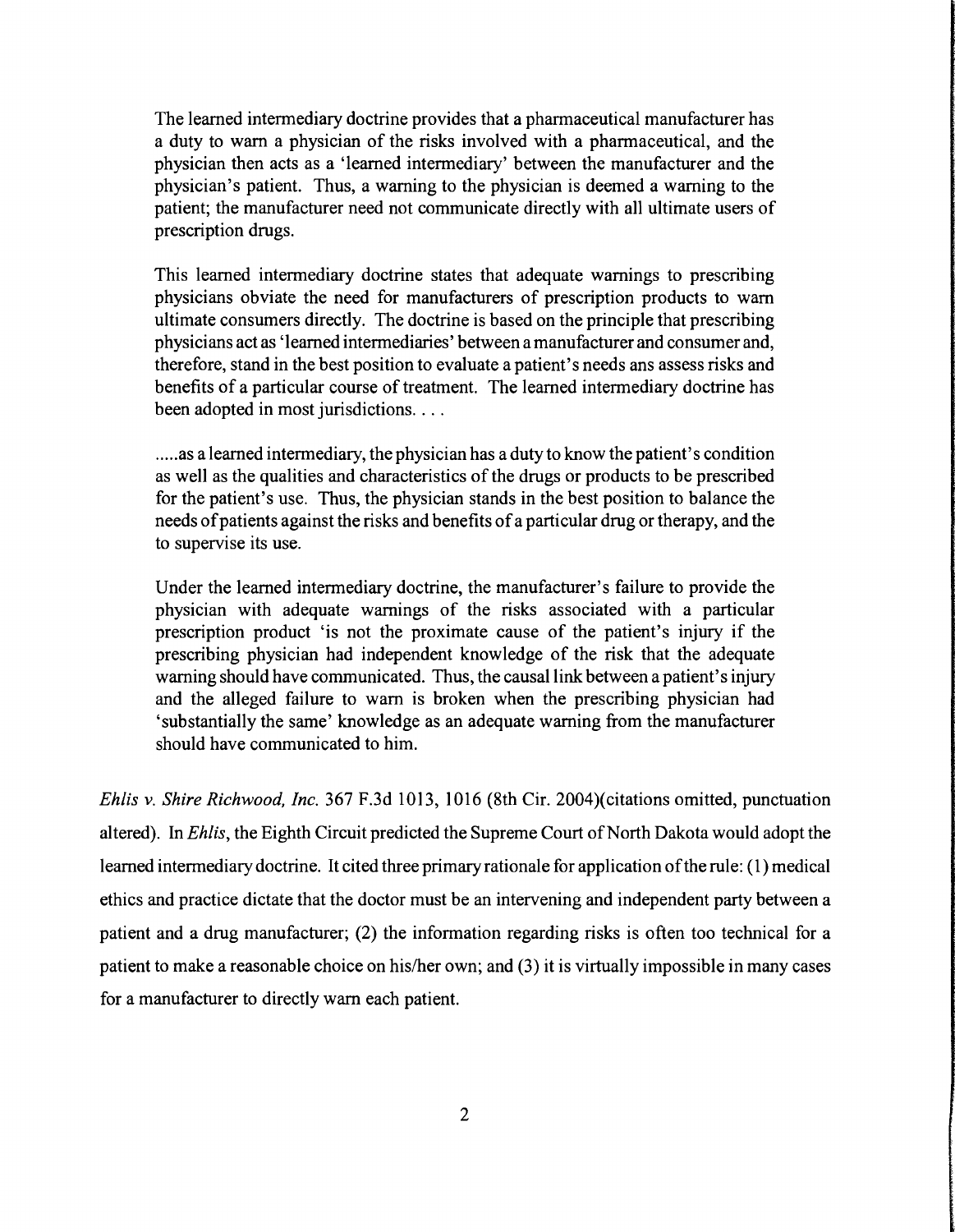The South Dakota Supreme Court has never directly commented on the learned intermediary doctrine. Defendants rely on two federal cases which suggest the learned intermediary doctrine applies in South Dakota: *SterlingDrug, Inc.* v. *Yarrow,* 408 F.2d 978 (8th Cir. 1969) and *McElhaney*  v. *Eli Lilly* & *Co.,* 575 F. Supp. 228 (D.S.D. 1983). In *Sterling,* the Eighth Circuit followed the Restatement (Second) 402A of Torts. It held that the district court did not err by finding that the drug company's actions in failing to instruct its "detail men at least, to warn the physicians on whom they regularly called of the dangers of which [the company] had learned, or in the exercise of reasonable care should have known." Sterling, 408 F.2d at 992. *McElhaney* was about the drug DES. Addressing the Restatement (Second) of Torts, comment k, which discusses prescription drugs, the district court stated, "In cases involving prescription drugs 'the manufacturer must warn the physician, not the patient.' The prescribing physician acts as a learned intermediary between the patient and the manufacturer. In this way, the consumer is able to determine the risks associated with the prescription drug." *McElhaney,* 575 F.Supp. at 231 (citations omitted).

Plaintiffs contend that the learned intermediary doctrine is "fundamentallyinconsistent" with strict liability jurisprudence and urge this Court to predict South Dakota will not embrace this defense. Plaintiffs rely primarily on *Rimbert* v. *Eli Lilly,* 577 F.Supp.2d 1174 (D.N.M. 2008).

The Court finds the Eighth Circuit's reasoning in *Ehlis* instructive on this issue. In addition to finding the precedent overwhelming and the policy enunciated by the learned intermediary doctrine sound, the *Ehlis* Court reasoned that the North Dakota Supreme Court had adopted Section 402A ofthe Restatement (Second) ofTorts, from which the learned intermediary doctrine evolves, and that because North Dakota had adopted other comments from section 402A it would likewise recognize the learned intermediary doctrine. The same can be said for South Dakota, as it has explicitly adopted the Restatement (Second) § 402A. *See Peterson* v. *Safway Steel Scaffolds Co.,*  400 N.W.2d 909 (S.D. 1987). This Court concludes the South Dakota Supreme Court would adopt the learned intermediary doctrine. Thus, Plaintiffs' motion for summary judgment on the learned intermediary defense will be denied.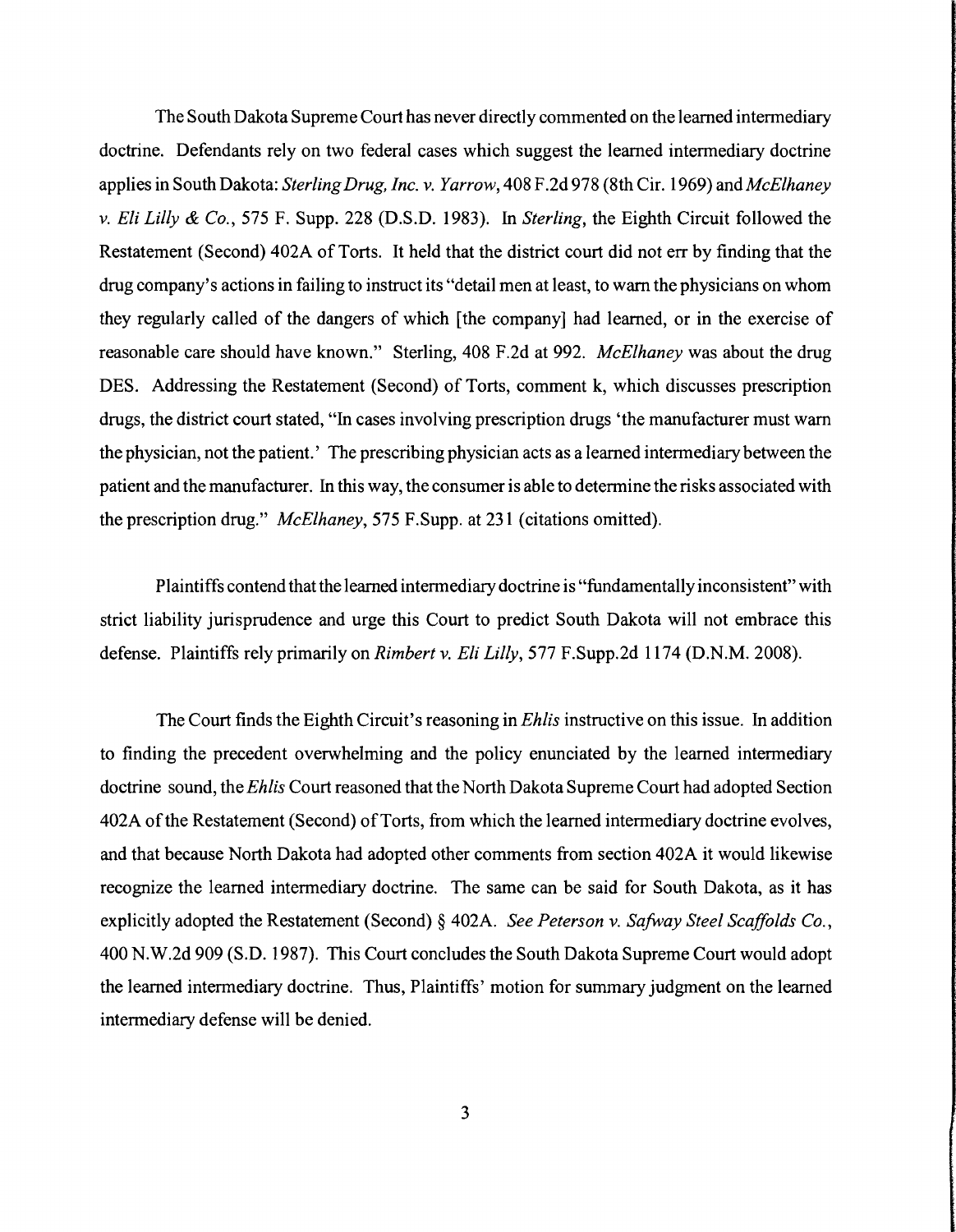#### **B. Adequacy of Warnings to Physician**

Dr. Briggs read the FDA-approved prescribing infonnation for Cymbalta before he prescribed Cymbalta for Peter Schilf. The "WARNINGS" section of the prescribing infonnation contained a warning that patients with major depressive disorder may experience suicidality and that patients being treated with antidepressants should be observed for suicidality. The prescribing information also contained a statement in the "Other Adverse Events Observed During the Premarketing Evaluation of Duloxetine" that "completed suicide" and "suicide attempt" were observed events during clinical trials of Cymbalta. On October 15, 2004, based on its analysis of pooled data related to nine antidepressant drugs, not including Cymbalta, the FDA advised Lilly by letter that labeling changes to the Cymbalta label were warranted, to include a black box and other warnings regarding suicidality in children and adolescents using antidepressants.<sup>1</sup> The FDA also issued a press release on October 15, 2004, announcing that the FDA was directing manufacturers of antidepressant medications to add a "black box" warning to the prescribing information of all antidepressant medications stating that there is an increased risk of suicidal thoughts and behavior in children and adolescents being treated with antidepressant medications. The press release stated that Prozac is the only medication approved to treat depression in children and adolescents, but that the new warning does not prohibit the use of antidepressants in children and adolescents. "Rather, it warns of the risk of suicidality and encourages prescribers to balance this risk with clinical need."

Dr. Briggs diagnosed 16-year old Peter Schilf with depression on November 26, 2004 and provided him with samples of Cymbalta. When those samples were provided to Dr. Briggs' office, they contained the then-applicable package insert, which Dr. Briggs testified he read before prescribing Cymbalta. He also read the October 15,2004 FDA press release. During the November 26, 2004 appointment, Dr. Briggs spoke with Peter Schilf and his mother, Cynthia, about antidepressant treatment and the potential risk of suicidality. Peter began taking Cymbalta. Dr.

<sup>&</sup>lt;sup>1</sup>Lilly was to submit proposed language within 30 days from the date of the letter, and that was done on November 15,2004. On January 12,2005, the FDA notified Lilly that the revised Cymbalta labeling was "approvable." It was finally approved with a modification by the FDA on January 26, and the final labeling revision was submitted to the FDA on February 4,2005.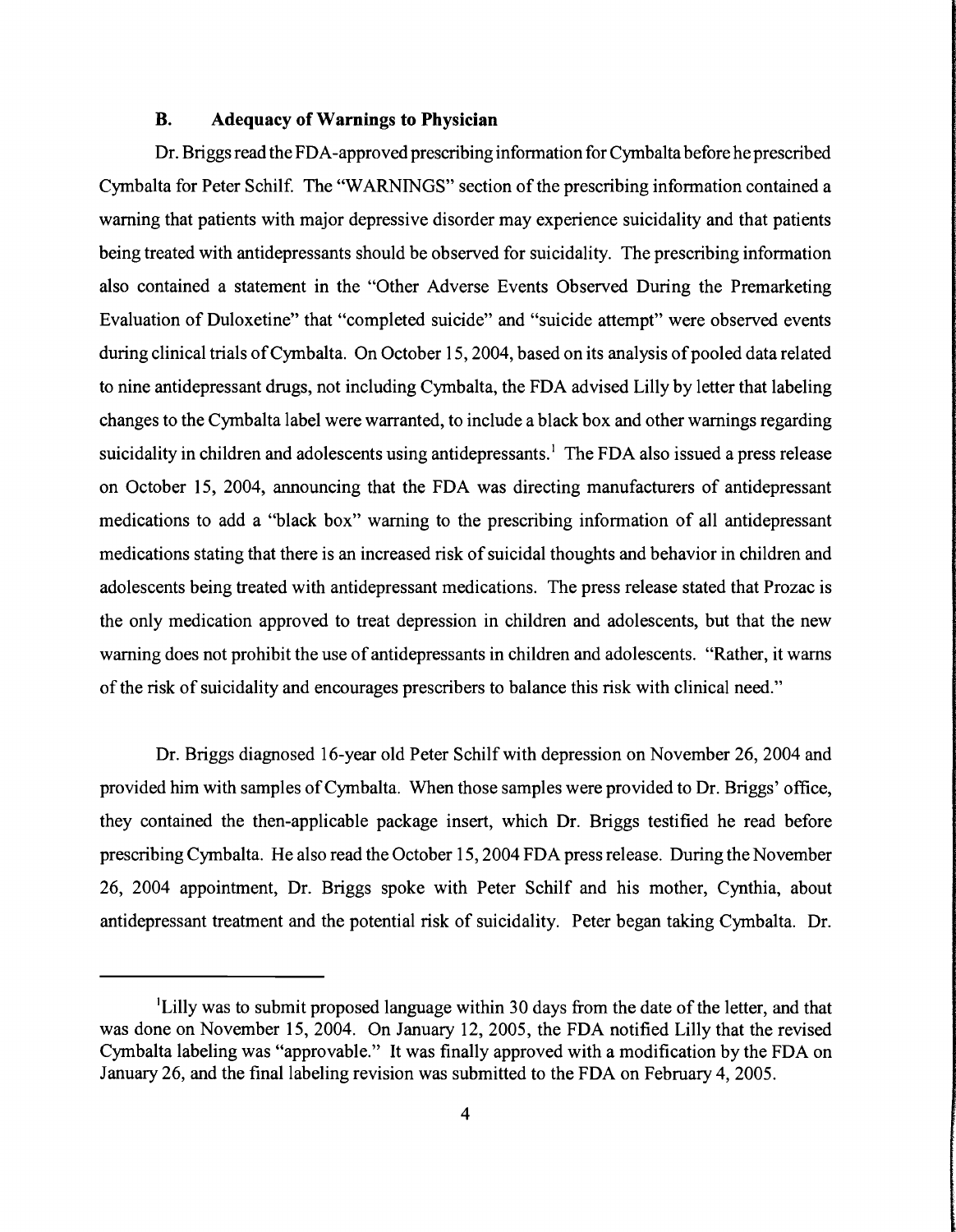Briggs' December 17, 2004 record of the follow-up appointment with Peter states, in part: "Specifically asked him ifhe was having any problems and did address any suicidal ideations and again, as with the last visit, he denies any suicidal ideations and states that he would be willing to seek help should he have any concerns about hurting himself or others." Peter committed suicide on December 24, 2004. Dr. Briggs testified that the subsequent inclusion of a black box warning regarding suicide in the FDA-approved Cymbalta prescribing information has not changed his analysis of the benefits and risks of Cymbalta for teenage patients:

- Q: Let me ask you this: Have you made a conscious decision based on the black box warning not to use Cymbalta in a teenage patient under 18?
- N: No, no.

*See* Briggs' depo. at 111.

Defendants first argue that they are entitled to summary judgment because the Cymbalta package insert reviewed by Dr. Briggs contained warnings about suicidality which were adequate as a matter of law. Although suicidality is mentioned, the warnings provided by Lilly prior to the black box warnings do not convey a causal connection between taking Cymbalta and suicidality. For purposes of this motion for summary judgment, the Court will assume that the warnings prior to the black box warning were inadequate.

Defendants next assert that Dr. Briggs had independent knowledge ofthe risk that Cymbalta could cause suicide because he had read the October 15, 2004 FDA press release announcing that the FDA was directing manufacturers of antidepressant medications to add a "black box" warning to all antidepressants stating that there is an increased risk of suicidal thoughts and behavior in children and adolescents being treated with antidepressant medications. Plaintiffs admit that Dr. Briggs read the FDA announcement, but they believe Defendants should have told him something more. The Court has carefully reviewed the portions of Dr. Briggs' deposition provided by the parties.<sup>2</sup> Plaintiffs argue that Defendants should have gotten the word out about the upcoming black

<sup>&</sup>lt;sup>2</sup>Until recently, the Court had only various excerpts from Dr. Briggs' deposition. On October 8, 2010, Plaintiffs filed a complete copy of the deposition which considerably aided the Court's ability to assess Dr. Briggs' testimony for purposes of this motion for summary judgment.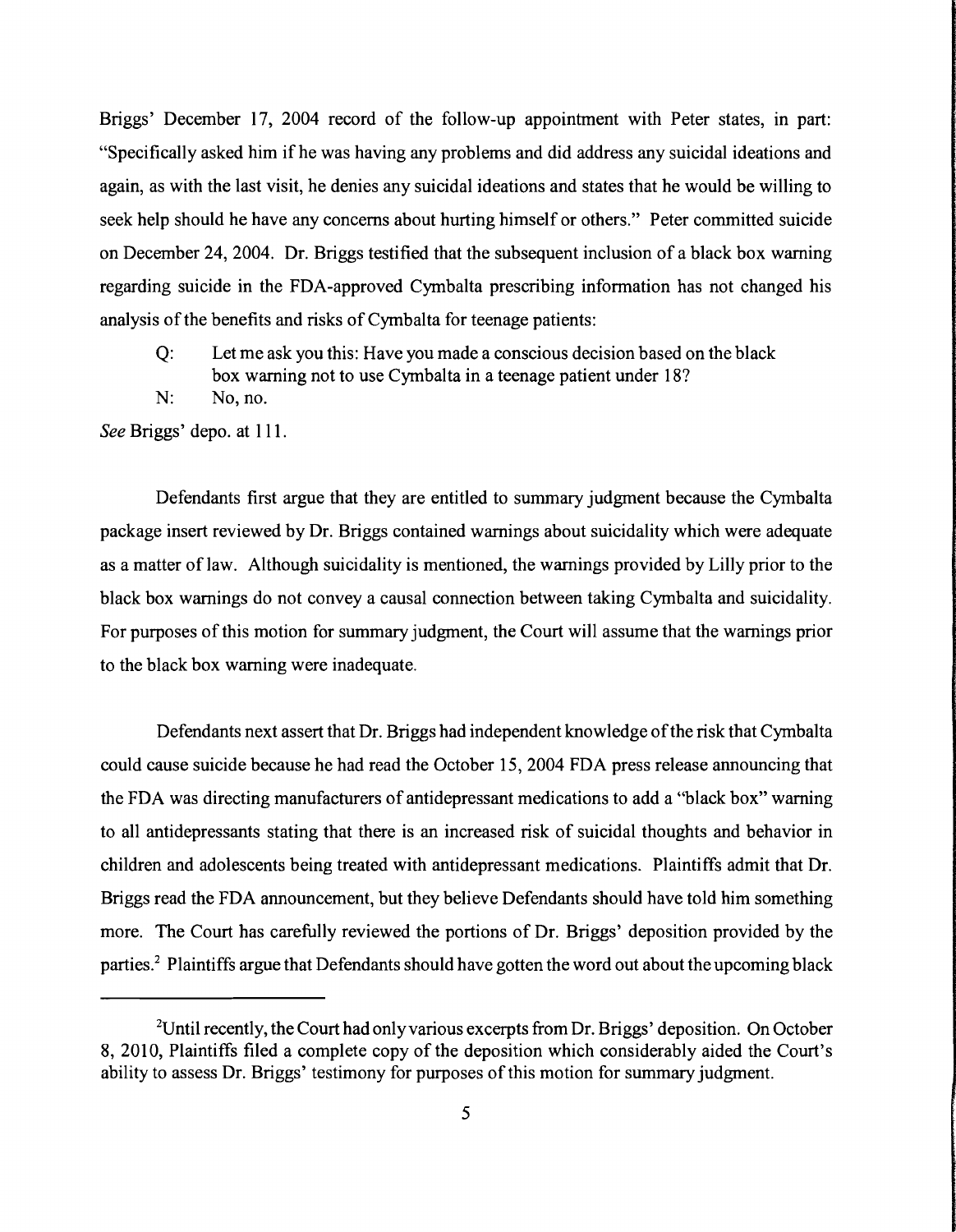box warnings sooner, but Dr. Briggs read all about those warnings in the FDA press release prior to seeing Peter Schilf. Prior to prescribing Cymbalta to Peter, Dr. Briggs was aware of the same warnings that Plaintiffs now say Defendants should have given to prescribing physicians such as Dr. Briggs. Thus, a warning from Defendants would not have informed Dr. Briggs of anything he did not already know.

Finally, Defendants contend that their alleged failure to warn did not cause Peter's suicide because a different warning would not have changed Dr. Briggs' decision to prescribe Cymbalta for Peter, and thus Plaintiffs have failed to present evidence of causation. In support of this contention, Defendants principally rely on this quote from Dr. Briggs' deposition:

- Q: I believe you've already testified that, sitting here today, you still believe that your decision to prescribe Cymbalta for Peter Schilfwas appropriate, correct?
- A: Yes.

*See* Briggs depo. at 112. Plaintiffs point out ambiguous testimony of Dr. Briggs in regard to other matters, but Dr. Briggs' testimony about whether he would prescribeCymbalta for Peter Schilfgiven adequate warnings is straightforward. Plaintiffs did not discredit or call into question this testimony. The majority of cases governed by the learned intermediary doctrine tum on the prescribing physician's testimony as to what would have been done even if adequate warnings had been issued by the pharmaceutical company.<sup>3</sup> See Doc. 234, Defendants' Supplemental Memorandum (citing

<sup>&</sup>lt;sup>3</sup>In compliance with this Court's Order, doc. 225, Plaintiffs have just recently submitted additional evidence that a reasonable physician, adequately warned, would not have prescribed Cymbalta to Peter. *See* Plaintiffs' Response to Court's Order of 9/22/10. (Doc. 230.) It appears that only the Fifth Circuit has indicated that a plaintiff in some circumstances might be allowed to supplement the treating physician's testimony with objective evidence ofhow a reasonable physician would have responded to an adequate warning. *See Thomas v. Hoffman-LaRoche, Inc.,* 949 F.2d 806, 812 (5th Cir. 1992) ("To satisfy the burden of establishing warning causation, a plaintiffmay introduce either objective evidence of how a reasonable physician would have responded to an adequate warning, or subjective evidence of how the treating physician would have responded."); *Grenier v. Medical Engineering Corp.,* 243 F.3d 200, 205 n. 4 (5th Cir. 2001) (reaffirming holding in *Thomas* that plaintiff may introduce either objective evidence of how a reasonable physician would have responded to an adequate warning or subjective evidence of how the treating physician would have responded). The Court does not believe the South Dakota Supreme Court would adopt this minority view, particularly under the facts of this case where the treating physician's testimony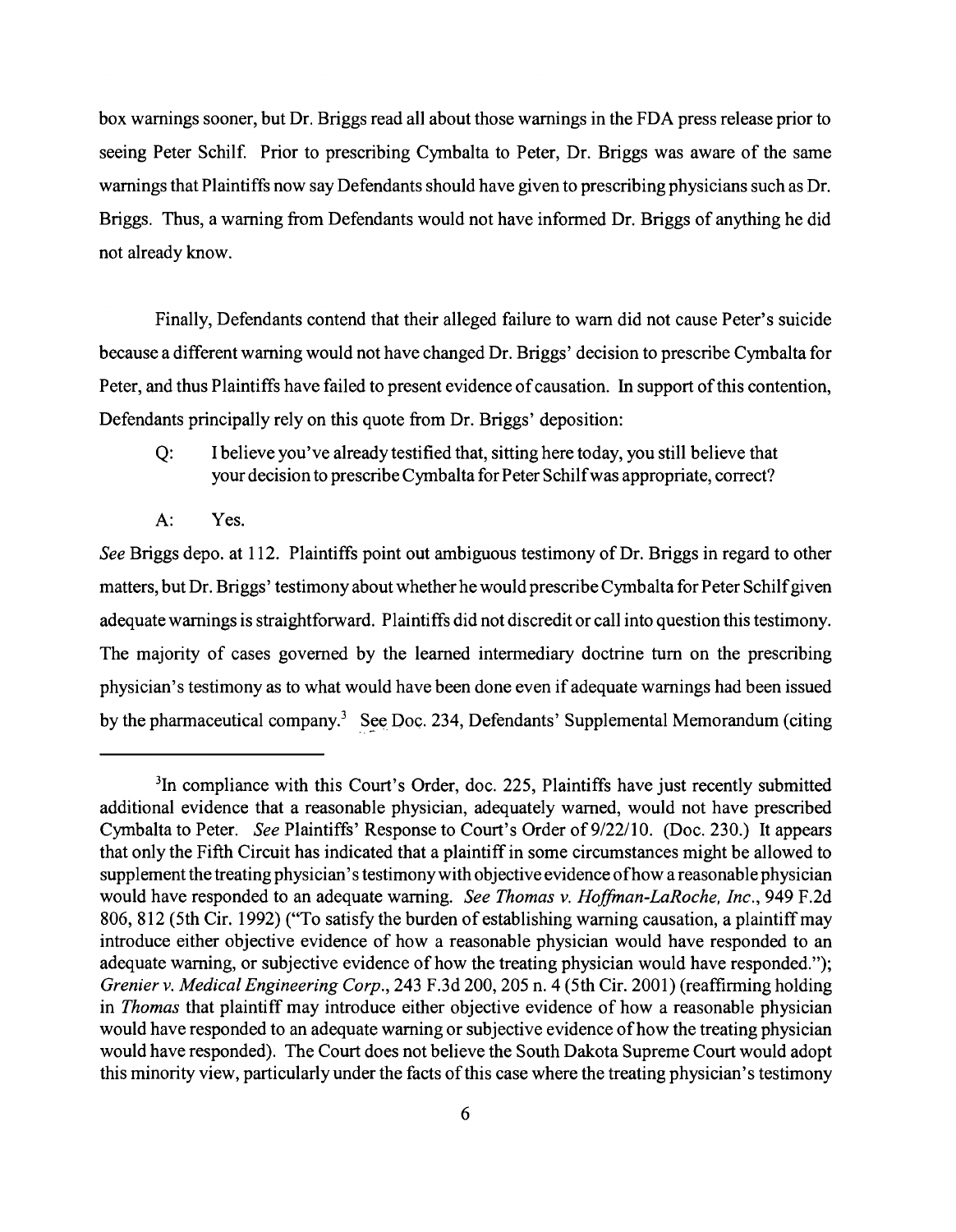box warnings sooner, but Dr. Briggs read all about those warnings in the FDA press release prior to seeing Peter Schilf. Prior to prescribing Cymbalta to Peter, Dr. Briggs was aware of the same warnings that Plaintiffs now say Defendants should have given to prescribing physicians such as Dr. Briggs. Thus, a warning from Defendants would not have informed Dr. Briggs of anything he did not already know.

Finally, Defendants contend that their alleged failure to warn did not cause Peter's suicide because a different warning would not have changed Dr. Briggs' decision to prescribe Cymbalta for Peter, and thus Plaintiffs have failed to present evidence of causation. In support of this contention, Defendants principally rely on this quote from Dr. Briggs' deposition:

- Q: I believe you've already testified that, sitting here today, you still believe that your decision to prescribe Cymbalta for Peter Schilfwas appropriate, correct?
- A: Yes.

*See* Briggs depo. at 112. Plaintiffs point out ambiguous testimony of Dr. Briggs in regard to other matters, but Dr. Briggs' testimony about whether he would prescribe Cymbalta for Peter Schilfgiven adequate warnings is straightforward. Plaintiffs did not discredit or call into question this testimony. The majority of cases governed by the learned intermediary doctrine tum on the prescribing physician's testimony as to what would have been done even if adequate warnings had been issued by the pharmaceutical company? *See* Doc. 234, Defendants' Supplemental Memorandum (citing

<sup>&</sup>lt;sup>3</sup>In compliance with this Court's Order, doc. 225, Plaintiffs have just recently submitted additional evidence that a reasonable physician, adequately warned, would not have prescribed Cymbalta to Peter. *See* Plaintiffs' Response to Court's Order of *9/22110.* (Doc. 230.) It appears that only the Fifth Circuit has indicated that a plaintiff in some circumstances might be allowed to supplement the treating physician's testimony with objective evidence ofhow a reasonable physician would have responded to an adequate warning. *See Thomas* v. *Hoffman-LaRoche, Inc.,* 949 F.2d 806, 812 (5th Cir. 1992) ("To satisfy the burden of establishing warning causation, a plaintiff may introduce either objective evidence of how a reasonable physician would have responded to an adequate warning, or subjective evidence of how the treating physician would have responded."); *Grenier* v. *Medical Engineering Corp.,* 243 F.3d 200, 205 n. 4 (5th Cir. 2001) (reaffirming holding in *Thomas* that plaintiff may introduce either objective evidence of how a reasonable physician would have responded to an adequate warning or subjective evidence of how the treating physician would have responded). The Court does not believe the South Dakota Supreme Court would adopt this minority view, particularly under the facts of this case where the treating physician's testimony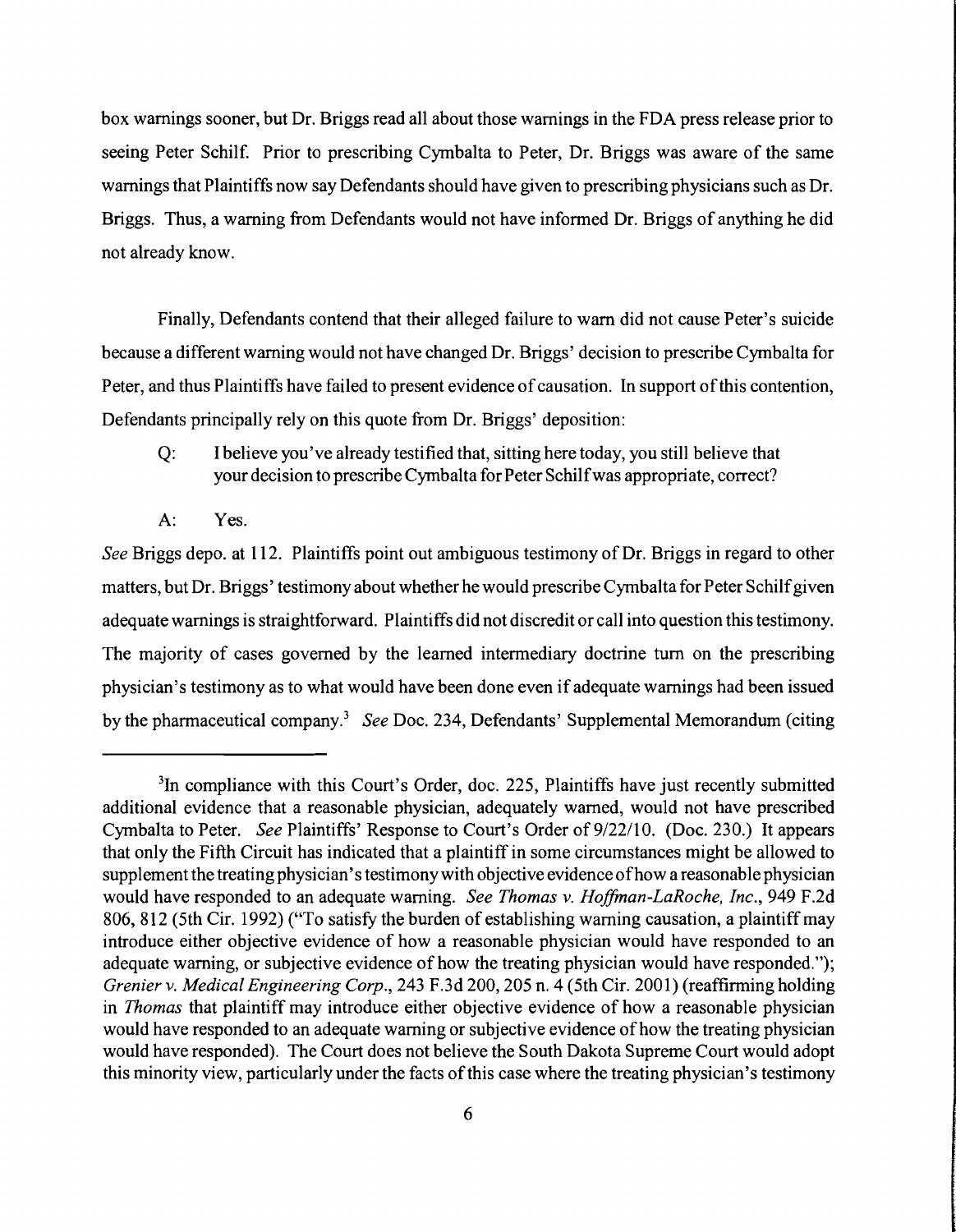cases and orders). Because Dr. Briggs' testimony that he still believes his decision to prescribe Cymbalta for Peter Schilf was appropriate is uncontradicted, there is not sufficient evidence of causation to allow the question to be submitted to the jury, and Defendants' motion for summary judgment on the failure to warn claims will be granted. *See, e.g., Eck* v. *Parke. Davis* & *Co., 256*  F.3d 1013, 1019 (10th Cir. 2001) (applying Oklahoma law) ("To submit the case to a jury, [plaintiff] must either discredit the physicians' testimony or call into question the substance of the testimony, or otherwise demonstrate that the alleged failure to warn was the proximate cause oftheir injuries."); *Stafford* v. *Wyeth,* 411 F.Supp.2d 1318, 1322 (W.D. Okla. 2006) ("The question in the learned intermediary context is not what an objective physician would decide, but rather what plaintiff's doctor would determine.")

Plaintiffs argue that they are entitled to a rebuttable presumption, adopted by some states, that had there been an adequate warning, the doctor would have heeded it. Courts have based the adoption of this presumption on the following language in comment j of section 402A of the Restatement (Second) of Torts: "Where warning is given, the seller may reasonably assume that it will be read and heeded; and a product bearing such a warning, which is safe for use if followed, is not in defective condition, nor is it unreasonably dangerous." *See, e.g., Thomas* v. *Hoffman-LaRoche, Inc.,* 949 F.2d 806, 812 (5th Cir.1992) (explaining origin ofpresumption). Under the rebuttable presumption in the prescription drug context, once the plaintiff establishes that the manufacturer provided inadequate warnings, the burden shifts to the defendant to show that an adequate warning would not have affected the doctor's conduct in prescribing the drug. *See Thom* 

is unequivocal. Plaintiffs also cite *Cunningham* v. *Charles Pfizer* & *Co.,* 532 P.2d 1377 (Okla. 1974), in support of the proposition that objective evidence is sufficient. *Cunningham* is distinguishable as it did not involve the learned intermediary doctrine. It was a mass vaccination setting where there was no true physician-intermediary relationship and the Oklahoma court held that the issue of proximate cause was for the jury to determine according to a reasonable person standard: would a reasonable person in the plaintiff's situation have refused the polio vaccine if adequately warned? In contrast, the learned intermediary doctrine applies in the present case and, therefore, Plaintiffs are required to show that a different warning would have changed Dr. Briggs' decision to prescribe Cymbalta to Peter.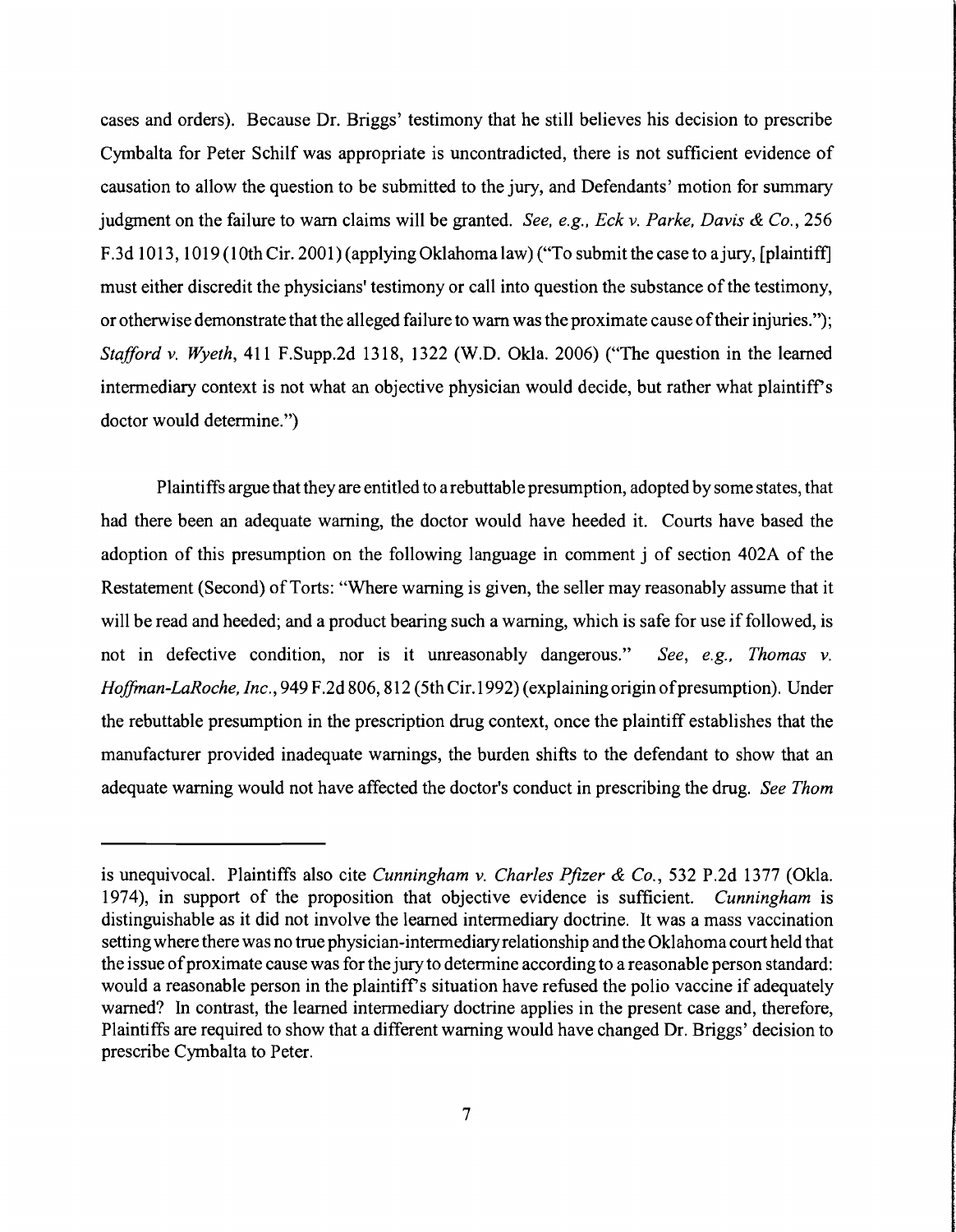v. *Bristol-Myers Squib Co.,* 353 F.3d 848,856 (10th Cir. 2003). Ifthe defendant fails to make that showing, the presumption satisfies the plaintiffs burden of demonstrating that the inadequate warning was the proximate cause ofthe ingestion ofthe drug. *See id.* "But once the opposing party meets its burden to come forward with evidence rebutting the presumption, the presumption disappears." *Daniel* v. *Ben E. Keith Co.,* 97 F.3d 1329, 1332 (10th Cir. 1996). Thus, the rebuttable presumption is a burden-shifting device that makes it easier for a plaintiffto prove causation. Many courts have refused to apply the heeding presumption in prescription drug cases. *See, e.g., Thomas,*  949 F.2d at 812-14 (declining to create such a presumption under Mississippi law); *Ackermann* v. *Wyeth Pharmaceuticals,* 526 F.3d 203, 214 (5th Cir. 2008) ("[T]he read-and-heed presumption does not apply to Texas cases involving learned intermediaries.")

Even if this Court were to predict that the South Dakota Supreme Court would adopt the heeding presumption and would apply it in a prescription drug case involving the learned intermediary doctrine, Defendants are entitled to summaryjudgment because they have rebutted the presumption with Dr. Briggs' unequivocal testimony that he still believes Cymbalta was appropriate for Peter Schilf. *See, e.g. Thom,* 353 F.3d at 856 ("the defendant can rebut the presumption through testimony that a different warning would not have made a difference in the actions of the physician"). Plaintiffs have not come forward with any evidence that a different warning may have altered Dr. Briggs' decision to prescribe Cymbalta to Peter.

Plaintiffs' deceit claim under SDCL 20-10-2(3) also must fail because it is completely subsumed by their failure to warn claims. In their Amended Complaint, Plaintiffs alleged that "suppression of information concerning completed suicides during the Cymbalta clinical trials is deceitful within the meaning of the statute." First Amended Complaint at  $\P$  42. The Court is not aware of any evidence in the record to support this claim. In their motion for summary judgment on the deceit claim, Plaintiffs argued for summary judgment on a restated claim<sup>4</sup> that "Lilly was aware of the FDA's requirement of October 15, 2004, to provide factual information to both patients and

<sup>&</sup>lt;sup>4</sup>Plaintiffs have not filed a formal motion to amend their deceit claim. The deadline to amend pleadings was December 7, 2007.